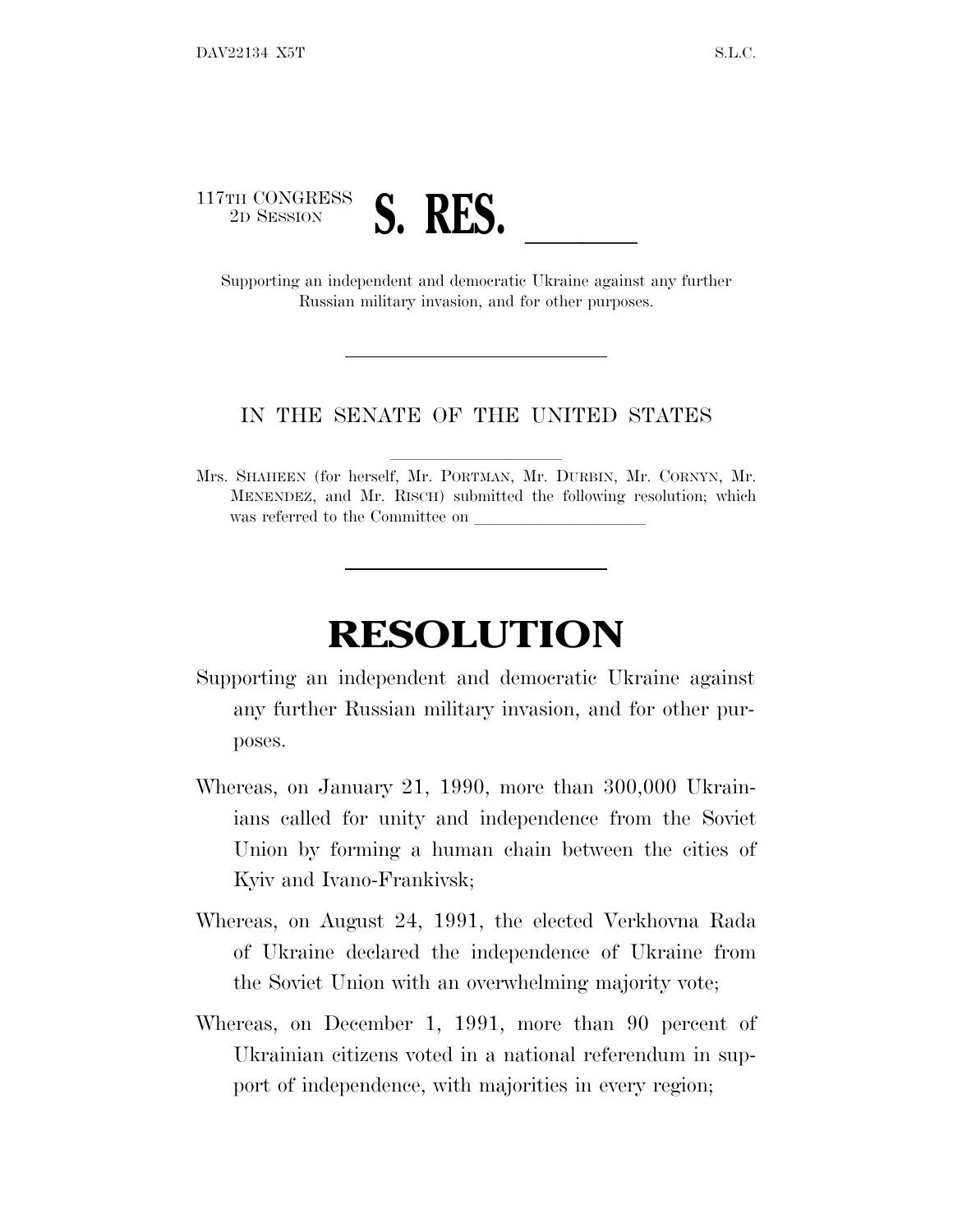- Whereas, on February 8, 1994, Ukraine was the first member state of the Commonwealth of Independent States to join the Partnership for Peace program of the North Atlantic Treaty Organization (NATO) and has since deepened its relationship with the North Atlantic Treaty Organization, recognized as an Enhanced Opportunities Partner;
- Whereas, on December 5, 1994, in an effort to solidify security commitments to Ukraine in return for its nuclear disarmament, the United States, the Russian Federation, and the United Kingdom signed the Budapest Memorandum on Security Assurances, whereby each country pledged to respect the independence and sovereignty of Ukraine's borders while refraining from the threat or use of force against Ukraine;
- Whereas, on November 22, 2004, Ukrainians peacefully took to the streets in protest of a fraudulent presidential election, beginning the Orange Revolution and resulting in new elections under free and fair conditions;
- Whereas, on November 21, 2013, the Euromaidan protests began in favor of signing the European Union-Ukraine Association Agreement, resulting in the Revolution of Dignity and the removal of President Viktor Yanukovych by the Verkhovna Rada;
- Whereas, on February 20, 2014, the Russian Federation invaded the independent state of Ukraine, which continues to confront malign Russian activity, including the ongoing illegal annexation of Crimea, conflict in the Donbas region, and threats to freedom of navigation in the Black Sea and the Sea of Azov;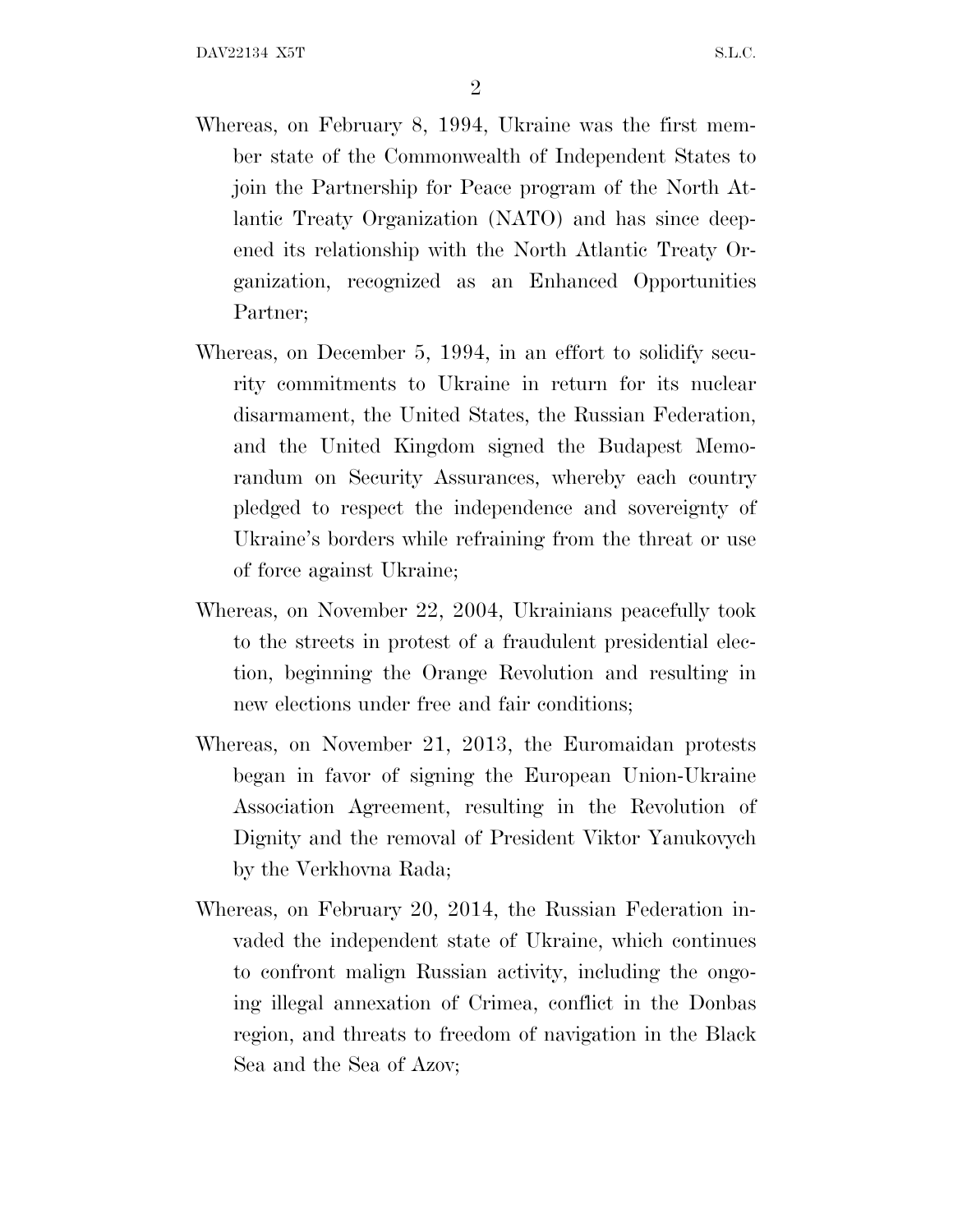- Whereas, on February 12, 2015, a new package of measures to end the conflict in Ukraine, known as ''Minsk II'', was signed, provisions of which have still not yet been fully implemented;
- Whereas at least 14,000 Ukrainians have been killed defending their homeland and millions more displaced since the conflict with Russia began;
- Whereas, on September 1, 2017, the European Union-Ukraine Association Agreement came into effect;
- Whereas, in March and November 2021, the Russian Federation deployed a massive troop and weapons buildup on the border with Ukraine;
- Whereas, on January 28, 2022, NATO Secretary General Jens Stoltenberg stated, ''Our aim is . . .to convey a clear message to Russia . . . if they use military force against Ukraine it will have severe consequences. NATO allies are ready to impose heavy economic sanctions—political, financial sanctions.'';
- Whereas, on February 12, 2022, President Joseph R. Biden warned Russian President Vladimir Putin that the West ''will respond decisively and impose swift and severe costs'' if Russia further invades Ukraine; and
- Whereas, on December 12, 2021, at a meeting in Liverpool, delegates of the Group of Seven (G7) released a joint statement saying, ''Russia should be in no doubt that further military aggression against Ukraine would have massive consequences and severe cost in response. . .We reaffirm our unwavering commitment to Ukraine's sovereignty and territorial integrity, as well as the right of any sovereign state to determine its own future.'': Now, therefore, be it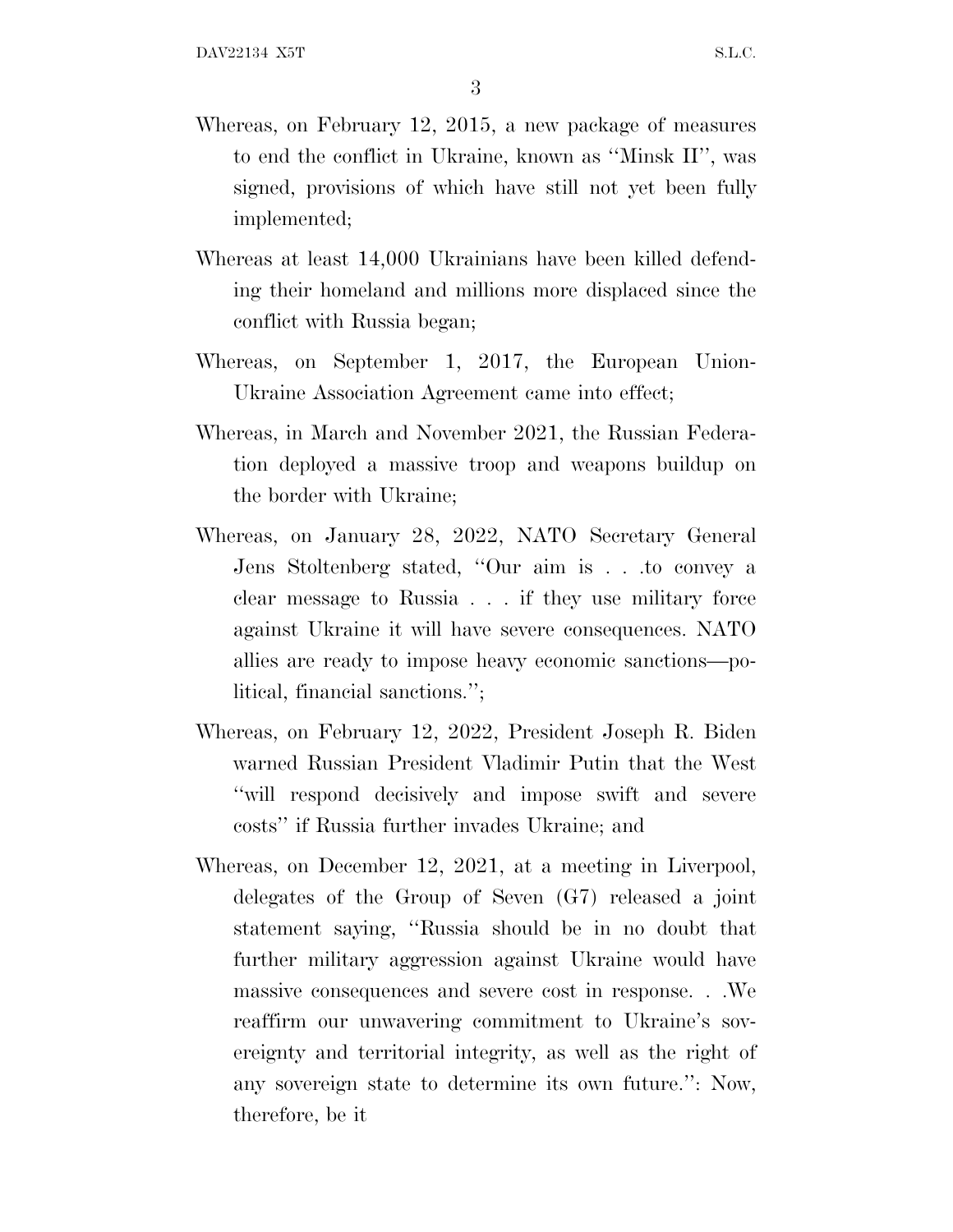| $\mathbf{1}$   | <i>Resolved</i> , That the Senate—                     |
|----------------|--------------------------------------------------------|
| $\overline{2}$ | (1) commends the courage, resolve, and re-             |
| 3              | straint shown by the Ukrainian people in their pur-    |
| $\overline{4}$ | suit of sovereignty and democracy, and pays tribute    |
| 5              | to the many men and women who gave their lives in      |
| 6              | pursuit of a free and democratic Ukraine;              |
| 7              | (2) reaffirms unwavering United States support         |
| 8              | for a secure, democratic, and independent Ukraine,     |
| 9              | free to choose its own leaders and future;             |
| 10             | (3) condemns the illegal military invasion of          |
| 11             | Ukraine and annexation of Crimea by the Russian        |
| 12             | Federation in 2014, and the violence fomented by       |
| 13             | Russian proxies in eastern Ukraine, two active con-    |
| 14             | flicts that continue in $2022$ ;                       |
| 15             | (4) reaffirms unwavering United States com-            |
| 16             | mitment to support the continuing efforts of the       |
| 17             | Government of Ukraine to restore its territorial in-   |
| 18             | tegrity by providing political, diplomatic, and mili-  |
| 19             | tary support, including additional lethal and non-le-  |
| 20             | thal security assistance to strengthen the defense ca- |
| 21             | pabilities of Ukraine;                                 |
| 22             | (5) denounces the Russian military buildup of          |
| 23             | over 150,000 troops on Ukraine's border, including     |
| 24             | in Belarus, threatening the security of bordering      |
|                |                                                        |